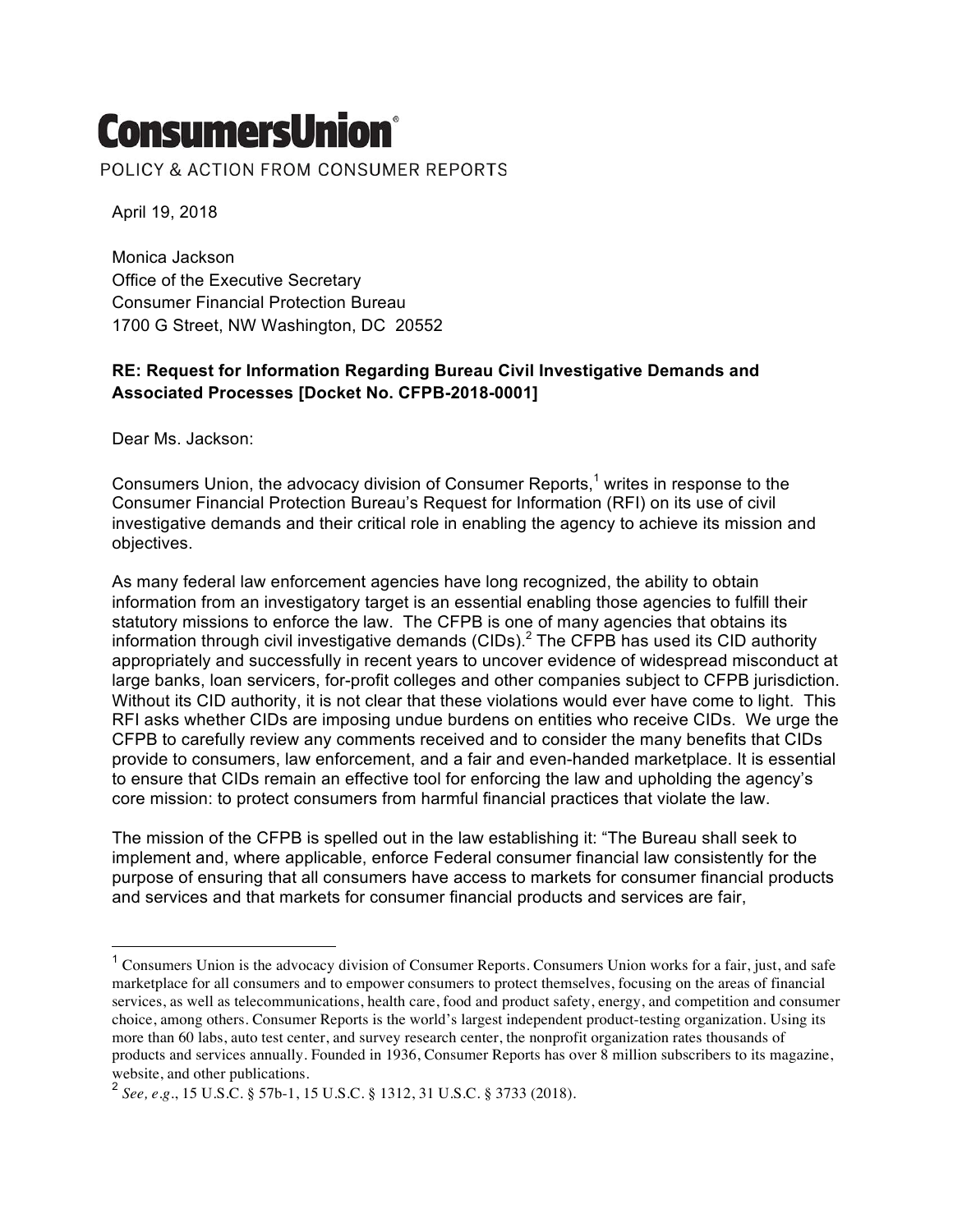transparent, and competitive."<sup>3</sup> In the nearly seven years since the CFPB opened its doors, action in service of this mission has improved the market for consumer financial products, benefiting both American consumers and responsible providers.

Congress set five specific objectives for the Consumer Financial Protection Bureau. The CFPB is to ensure that "(1) consumers are provided timely and understandable information to make responsible decisions about financial transactions; (2) consumers are protected from unfair, deceptive, or abusive acts and practices and from discrimination; (3) outdated, unnecessary, or unduly burdensome regulations are regularly identified and addressed in order to reduce unwarranted regulatory burdens; (4) Federal consumer financial law is enforced consistently, without regard to the status of a person as a depository institution, in order to promote fair competition; and (5) markets for consumer financial products and services operate transparently and efficiently to facilitate access and innovation."<sup>4</sup>

In working to meet these objectives, the CFPB conducts financial education programs; collects, investigates, and facilitates responses to consumer complaints; researches and publishes information on how markets for consumer financial products are functioning, identifying both risks to consumers as well as the proper functioning of such markets; supervises covered entities, taking appropriate enforcement action to address violations of Federal consumer financial law; and issues rules, orders, and guidance implementing Federal consumer financial law. For consumers, these efforts mean more educated financial decisions, fewer risks in the marketplace, help in getting much-needed resolution to problems, and protections under law that ensure they are treated fairly.

The CFPB was established following the financial crisis a decade ago, when Congress recognized a gap in consumer protection and enforcement that allowed unfair, deceptive, and abusive practices in the financial sector to proliferate. Over the last seven years, the CFPB has taken essential steps to protect consumers in this marketplace.

Since it was launched in 2011, the CFPB has won almost \$12 billion in refunds and relief for an estimated 29 million Americans who were harmed by financial companies, and has helped to resolve nearly one million consumer complaints involving problems with mortgages, credit cards, car loans, bank accounts, debt collection, and a variety of other issues. Additional notable achievements by the CFPB for consumers include:

- Ensuring mortgages are affordable, by adopting rules to prevent the kind of reckless lending practices by banks that led to a record number of Americans losing their homes and triggered the country's deep recession in 2008;
- Taking on deceptive credit card marketing, by ordering credit card companies to pay back \$3.48 billion to consumers who were defrauded into accepting unnecessary and costly add-on products and services, such as debt protection and credit monitoring;
- Providing prepaid card users with strong protections by adopting rules that require prepaid card issuers to provide better fee disclosures, as well as the same strong protections limiting a consumer's financial exposure to unauthorized and fraudulent use that come with traditional debit and credit cards;
- Challenging abusive student loan practices, such as by suing Navient, the nation's largest student loan servicer, for giving borrowers inaccurate information, processing payments incorrectly, and failing to take action to address consumer complaints;

 <sup>3</sup> Pub. L. 111–203, title X, § 1021, 124 Stat. 1979 (July 21, 2010).

 $4$  *Id*.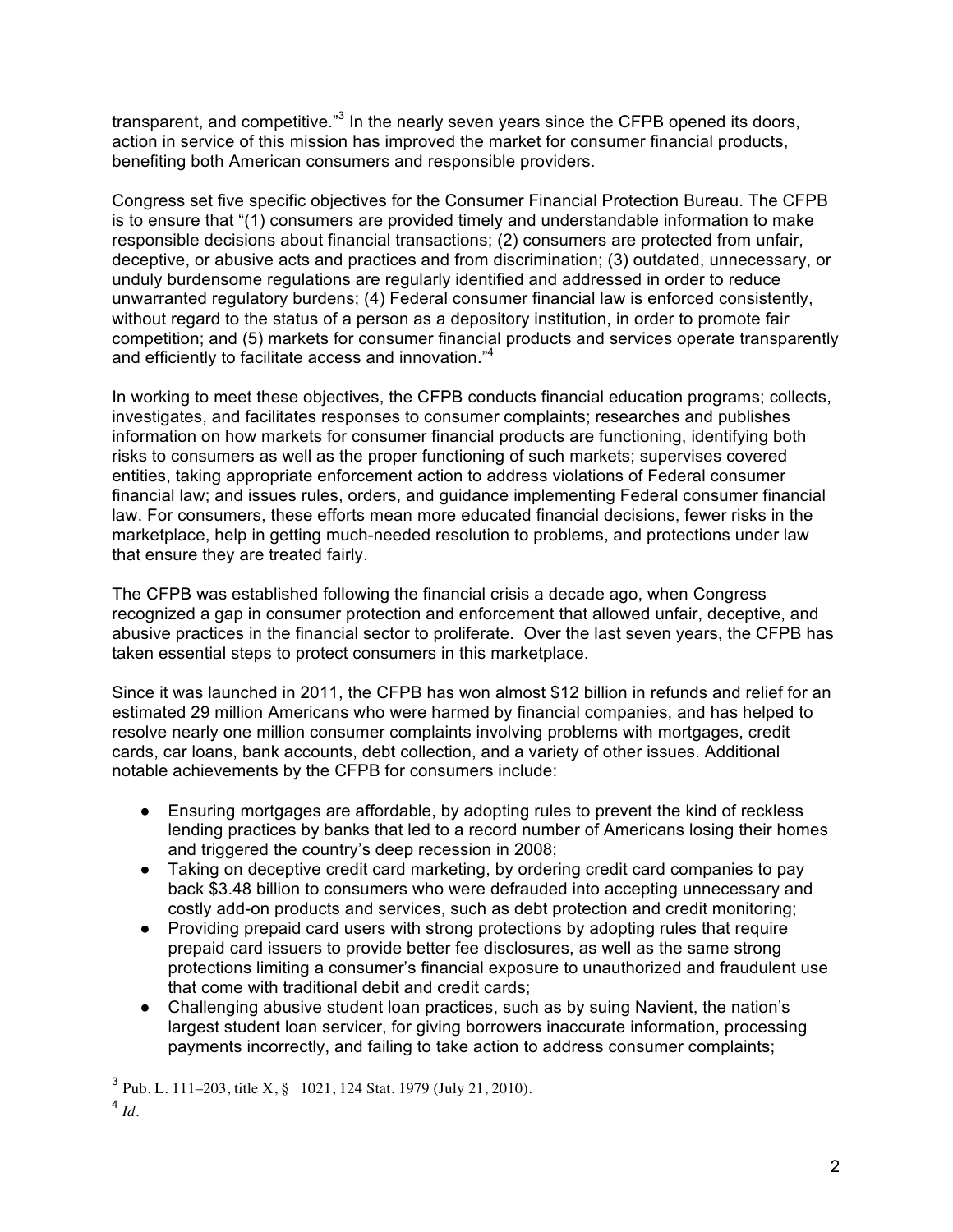- Protecting consumers from deceptive reverse mortgage ads that tricked consumers into believing they could not lose their homes with a reverse mortgage; and
- Combating misleading credit score ads and promotions, by holding TransUnion and Equifax accountable for deceiving consumers about the usefulness and cost of the credit scores they marketed.

The CFPB's CID authority, found in 12 U.S.C. section 5562, is modeled closely on the CID authority of the Department of Justice under the Antitrust Civil Process Act of 1962<sup>5</sup> and that of the Federal Trade Commission under section 20 of the FTC Act. $^6$  As with its use in DOJ and FTC investigations, this provision clarifies the CFPB's authority, when it "has reason to believe that any person may be in possession, custody, or control of any documentary material or tangible things, or may have any information, relevant to a violation," to obtain the information it needs to satisfactorily determine whether a violation has been committed. The availability of this authority has enabled the agency to obtain the needed information while minimizing legal uncertainty that would lead to unnecessary litigation or other burden on the entities involved.

The CFPB issued CIDs over the course of several months to obtain compelling evidence of systematic failures at Navient, the nation's largest servicer of both federal and private education loans. According to its SEC filings, Navient received CIDs from the CFPB and state attorneys general between December 2013 through August 2015 regarding its loan servicing practices. $^7$ The resulting CFPB complaint charged Navient and its affiliated debt collection arm, Pioneer Credit Recovery, with failing or misleading borrowers at every stage of repayment: incorrectly applying payments; steering borrowers into interest-accruing forbearances instead of affordable alternative repayment plans; frustrating borrowers' attempts to renew affordable repayment plans; and harming borrowers' credit histories, among other things.<sup>8</sup>

The Wells Fargo "fake account scandal" is another key example of the effectiveness of the CID authority in enabling the CFPB to stop harmful financial misconduct and obtain redress for harmed consumers. The CFPB's probe into Wells Fargo's sale practices uncovered a massive scheme to sign existing customers up for additional banking and credit card accounts without their knowledge or consent -- resulting in \$185 million in fines, with restitution back to harmed consumers. $^{9}$  In its consent order with the bank, announced in September 2016, the CFPB

 <sup>5</sup> 15 U.S.C. §§ 1311-1314.

 $6$  15 U.S.C. § 57b-1 (added 1980).

<sup>7</sup> Supplement to the Remarketing Prospectus for SLM Student Loan Trust 2005-8 (filed Jan. 19, 2017), *available at* https://www.sec.gov/Archives/edgar/data/1338038/000091412117000069/sl36487583-ex99\_1.htm (notifying SEC and investors of litigation that could affect value of student loan-backed securities).

<sup>8</sup> Complaint at 1-5, Consumer Fin. Protection Bureau v. Navient Corp., Case No. 17-cv-00101 (filed M.D. Penn. Jan. 18, 2017), *available at* https://files.consumerfinance.gov/f/documents/201701\_cfpb\_Navient-Pioneer-Credit-Recovery-complaint.pdf.

See Consent Order, Consumer Fin. Protection Bureau v. Wells Fargo Bank, N.A. (filed Sept. 8, 2016), *available at* https://files.consumerfinance.gov/f/documents/092016\_cfpb\_WFBconsentorder.pdf (setting \$100 million fine to be paid to CFPB); Press Release, Consumer Financial Protection Bureau Fines Wells Fargo \$100 Million for Widespread Illegal Practice of Secretly Opening Unauthorized Accounts (Sept. 8, 2016), *available at* https://www.consumerfinance.gov/about-us/newsroom/consumer-financial-protection-bureau-fines-wells-fargo-100-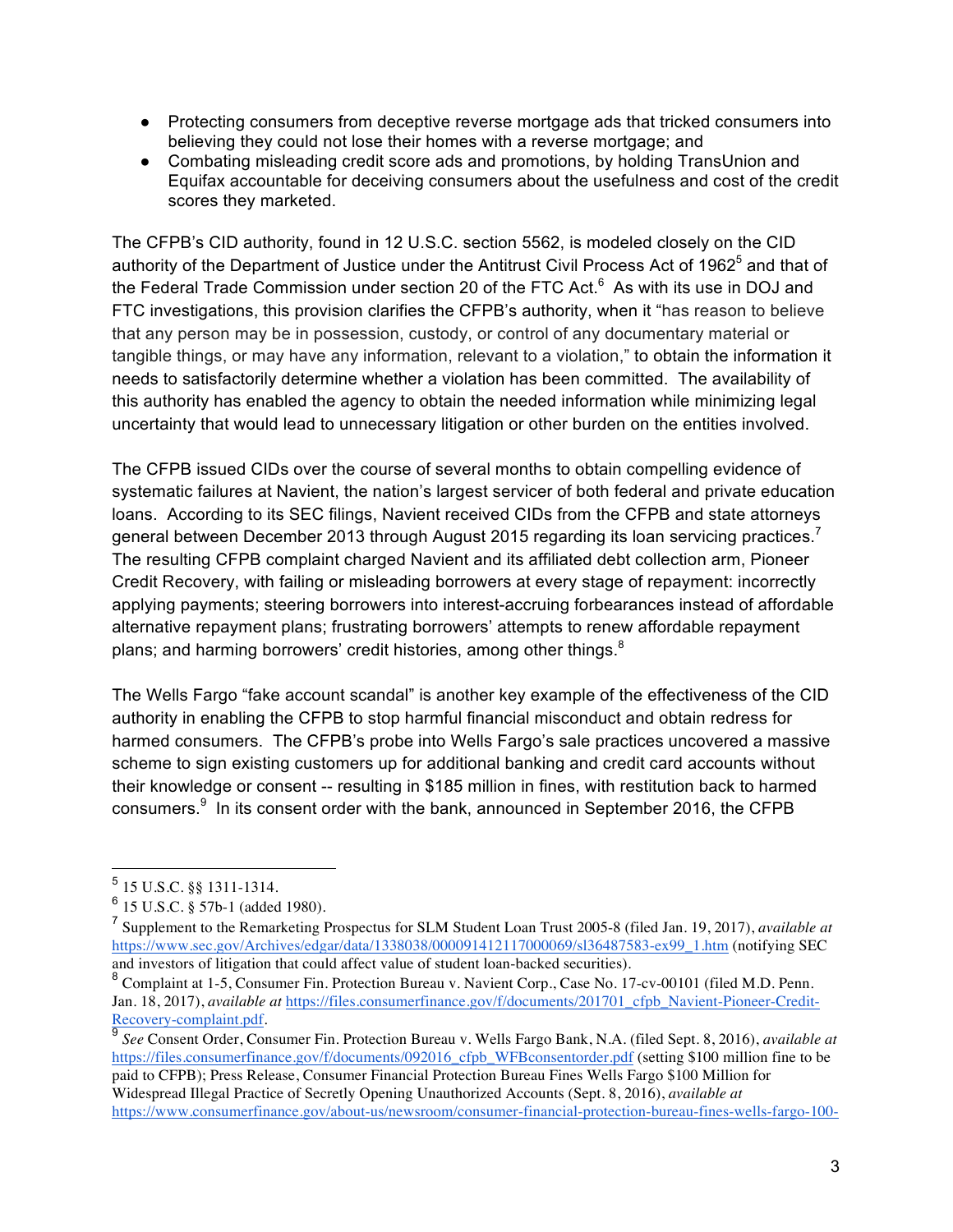revealed that Wells Fargo's misconduct caused more than two million unauthorized accounts to be opened, with many of the customers incurring unexpected fees on those unauthorized accounts.<sup>10</sup>

The CFPB's investigative activities also uncovered an illegal predatory lending scheme at Corinthian Colleges, a massive for-profit college chain that aggressively marketed its career training programs to students and encouraged them to take out expensive private loans to pay for tuition.<sup>11</sup> According to its SEC filings, Corinthian tried repeatedly to set aside CIDs that the CFPB issued in 2012 and 2013.<sup>12</sup> However, the agency's persistence was crucial in uncovering widespread predatory lending and illegal debt collection practices at the company. The agency uncovered internal communications in which Corinthian employees described their target student demographic as having "low self-esteem," and "minimal understanding of basic financial concepts," among other things - indicating their interest in recruiting students from vulnerable populations.13 The CFPB brought suit against Corinthian in September 2014, and a few months later announced a \$480 million settlement negotiated in cooperation with the Department of Education to provide debt relief to harmed students.<sup>14</sup>

As far as we are aware, the CFPB has used its CID authority in an appropriately measured way. And as with the DOJ and FTC authority, there are processes available to entities who receive a CID, to work with the CFPB to further tailor a request more precisely to the relevant and useful information in its possession, custody, or control, or to petition the court to narrow the scope of a CID or to disallow it in its entirety. We believe these are sufficient procedural safeguards against inappropriate use.

## **Conclusion**

 $\overline{a}$ 

The Bureau has stated that it has begun this call for evidence in order to "ensure the Bureau is fulfilling its proper and appropriate functions to best protect consumers." As this process moves forward, we urge the Bureau to keep its mission foremost in view: of implementing and enforcing Federal consumer financial law "for the purpose of ensuring that all consumers have access to markets for consumer financial products and services and that markets for consumer financial products and services are fair, transparent, and competitive."

million-widespread-illegal-practice-secretly-opening-unauthorized-accounts/ (announcing additional \$85 million to be paid to state and local agencies).

N.D. Ill. Sept. 16, 2014), *available at* https://files.consumerfinance.gov/f/201409\_cfpb\_complaint\_corinthian.pdf.<br><sup>12</sup> Form 8-K at 16-17, Corinthian Colleges, Inc. (Aug. 12, 2014), *available at*<br>https://www.sec.gov/Arch

<sup>10</sup> *See* Consent Order, *supra* note 9, at 5-7.

<sup>11</sup> Complaint at 3-4, Consumer Fin. Protection Bureau v. Corinthian Colleges, Inc., Case No. 14-cv-07194 (filed

<sup>&</sup>lt;sup>13</sup> Complaint at 2-3, Consumer Fin. Protection Bureau v. Corinthian Colleges, Inc., Case No. 14-cv-07194 (filed N.D. Ill. Sept. 16, 2014), *available at https://files.consumerfinance.gov/f/201409 cfpb complaint corinthia* 

<sup>&</sup>lt;sup>14</sup> Agreement at 1, ECMC Group, Inc.'s purchase of certain Corinthian Colleges, Inc. assets (Feb. 2, 2015), *available at* https://files.consumerfinance.gov/f/201502\_cfpb\_bulletin\_cfpb-ecmc-agreement.pdf (letter from CEO

of ECMC to CFPB Director Cordray, confirming debt relief as condition for sale of Corinthian campuses to ECMC).